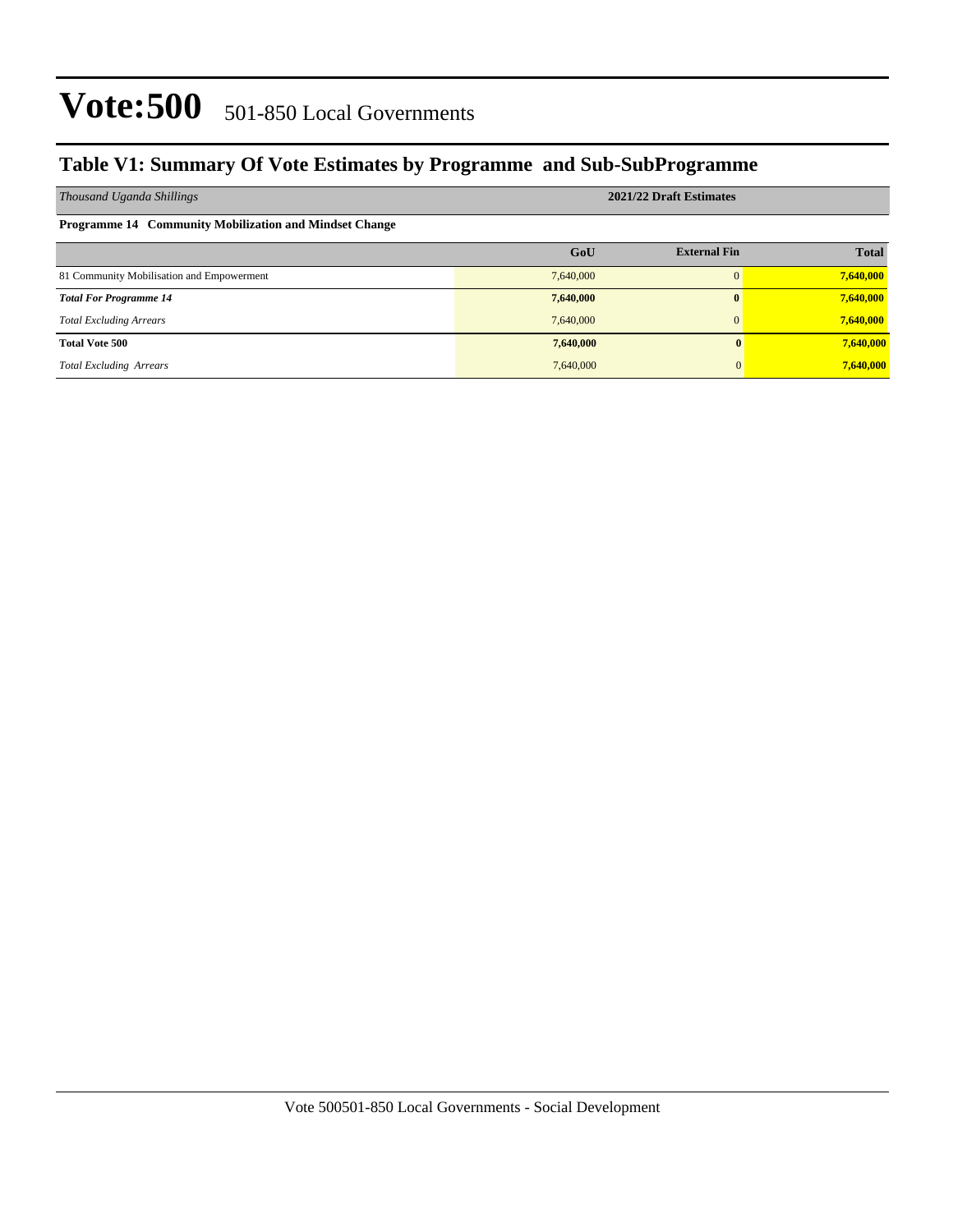#### **Table V2: Summary Of Vote Estimates by Sub-SubProgramme,Department and Project**

| Thousand Uganda Shillings                                               |                  | 2020/21 Approved Budget |                |              |              | 2021/22 Draft Estimates |              |  |  |
|-------------------------------------------------------------------------|------------------|-------------------------|----------------|--------------|--------------|-------------------------|--------------|--|--|
| Sub-SubProgramme 81 Community Mobilisation and Empowerment              |                  |                         |                |              |              |                         |              |  |  |
| <b>Recurrent Budget Estimates</b>                                       | <b>Wage</b>      | <b>Non-Wage</b>         | <b>AIA</b>     | <b>Total</b> | <b>Wage</b>  | <b>Non-Wage</b>         | <b>Total</b> |  |  |
| 09 Community Based Services                                             | $\mathbf{0}$     | 7.640,000               | $\mathbf{0}$   | 7,640,000    | $\mathbf{0}$ | 7,640,000               | 7,640,000    |  |  |
| <b>Total Recurrent Budget Estimates for Sub-</b><br><b>SubProgramme</b> | $\bf{0}$         | 7,640,000               | $\bf{0}$       | 7,640,000    | $\bf{0}$     | 7,640,000               | 7,640,000    |  |  |
|                                                                         | G <sub>0</sub> U | <b>External Fin</b>     | <b>AIA</b>     | <b>Total</b> | GoU          | <b>External Fin</b>     | <b>Total</b> |  |  |
| <b>Total For Sub-SubProgramme 81</b>                                    | 7.640.000        | $\bf{0}$                | $\bf{0}$       | 7,640,000    | 7,640,000    | $\mathbf{0}$            | 7,640,000    |  |  |
| <b>Total Excluding Arrears</b>                                          | 7.640.000        | $\mathbf{0}$            | $\mathbf{0}$   | 7,640,000    | 7,640,000    | $\mathbf{0}$            | 7,640,000    |  |  |
| <b>Total Vote 500</b>                                                   | 7,640,000        | $\bf{0}$                | $\bf{0}$       | 7,640,000    | 7,640,000    | $\mathbf{0}$            | 7,640,000    |  |  |
| <b>Total Excluding Arrears</b>                                          | 7.640.000        | $\theta$                | $\overline{0}$ | 7,640,000    | 7,640,000    | $\mathbf{0}$            | 7,640,000    |  |  |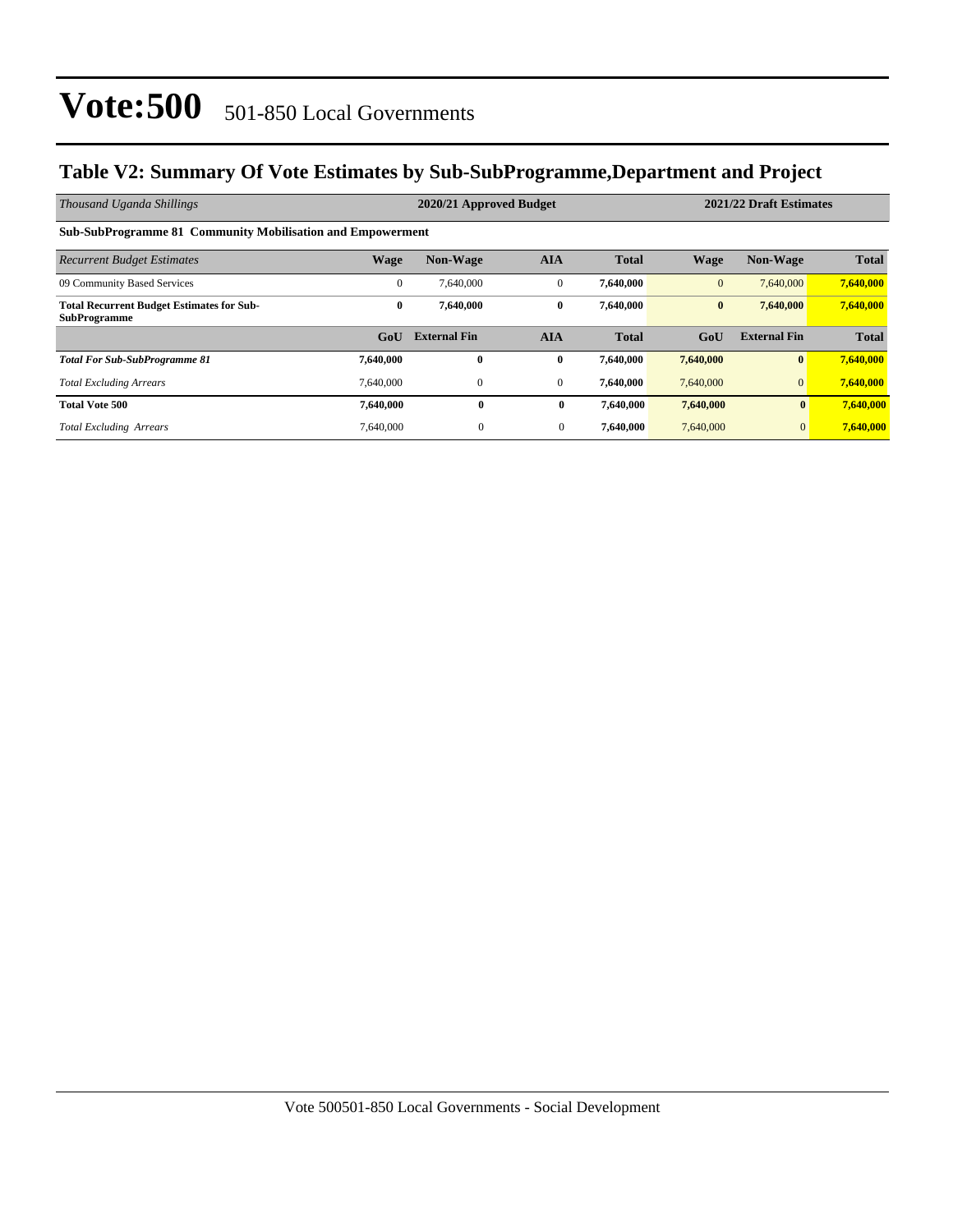### **Table V3: Summary Vote Estimates by Item**

| Thousand Uganda Shillings                              | 2020/21 Approved Budget |              |              |              | 2021/22 Draft Estimates |              |              |
|--------------------------------------------------------|-------------------------|--------------|--------------|--------------|-------------------------|--------------|--------------|
|                                                        | GoU                     | External Fin | AIA          | <b>Total</b> | GoU                     | External Fin | <b>Total</b> |
| <b>Grants, Transfers and Subsides (Outputs Funded)</b> | 7.640.000               | $\mathbf{0}$ | 0            | 7.640.000    | 7,640,000               | $\mathbf{0}$ | 7,640,000    |
| 263334 Conditional transfers for community development | 7.640.000               | $\mathbf{0}$ | 0            | 7.640.000    | 7,640,000               | $\mathbf{0}$ | 7,640,000    |
| <b>Grand Total Vote 500</b>                            | 7.640.000               | $\mathbf{0}$ | 0            | 7.640.000    | 7,640,000               | $\mathbf{0}$ | 7,640,000    |
| <b>Total Excluding Arrears</b>                         | 7.640,000               | $\Omega$     | $\mathbf{0}$ | 7.640.000    | 7.640,000               | $\mathbf{0}$ | 7.640.000    |